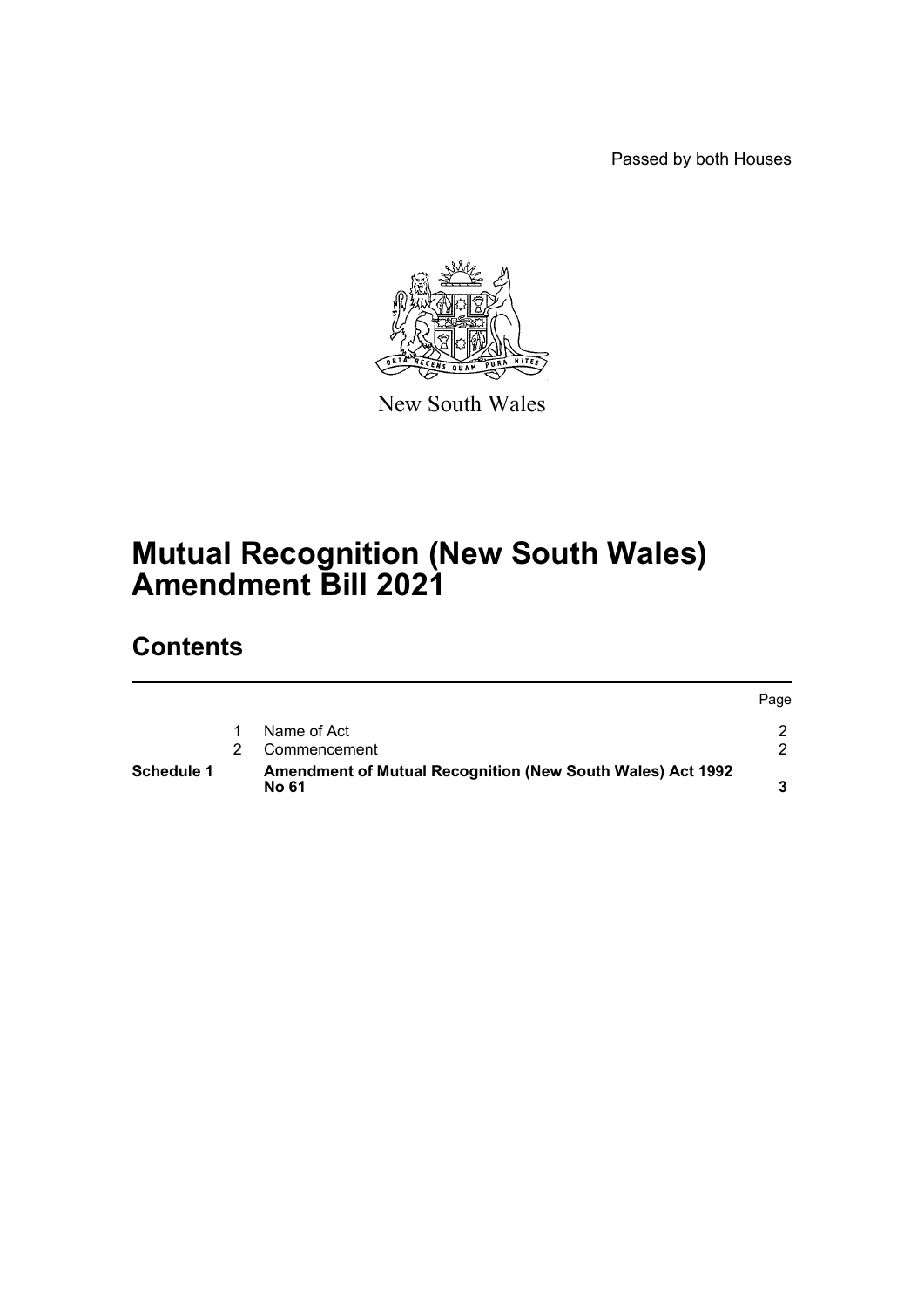*I certify that this public bill, which originated in the Legislative Assembly, has finally passed the Legislative Council and the Legislative Assembly of New South Wales.*

> *Clerk of the Legislative Assembly. Legislative Assembly, Sydney, , 2021*



New South Wales

# **Mutual Recognition (New South Wales) Amendment Bill 2021**

Act No , 2021

An Act to amend the *Mutual Recognition (New South Wales) Act 1992* to refer certain additional matters relating to mutual recognition of occupations and goods to the Parliament of the Commonwealth for the purposes of the Constitution of the Commonwealth, section  $51(xxxvii)$ ; and for related purposes.

*I have examined this bill and find it to correspond in all respects with the bill as finally passed by both Houses.*

*Assistant Speaker of the Legislative Assembly.*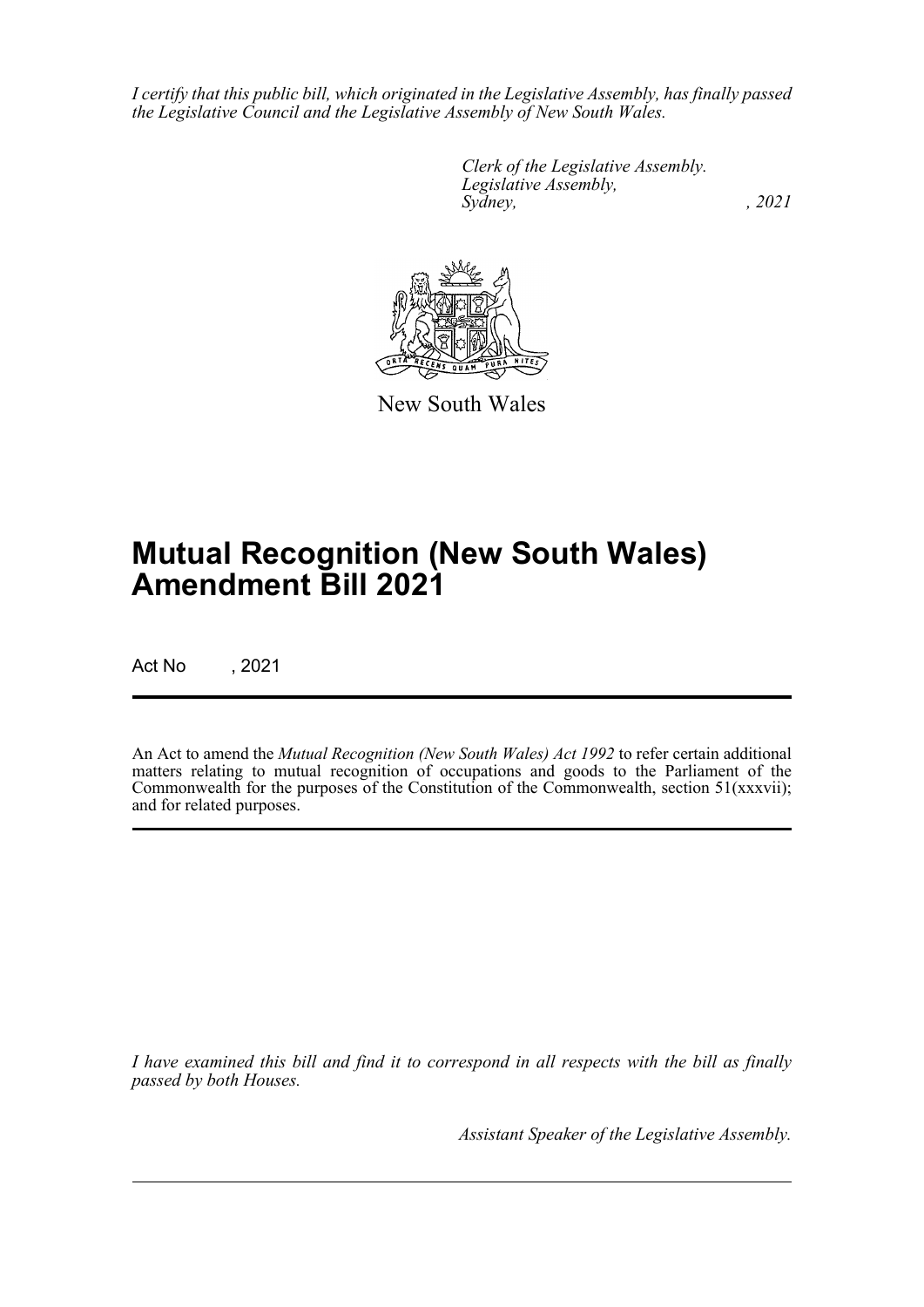### <span id="page-2-0"></span>**The Legislature of New South Wales enacts—**

#### **1 Name of Act**

This Act is the *Mutual Recognition (New South Wales) Amendment Act 2021*.

#### <span id="page-2-1"></span>**2 Commencement**

This Act commences on the date of assent to this Act.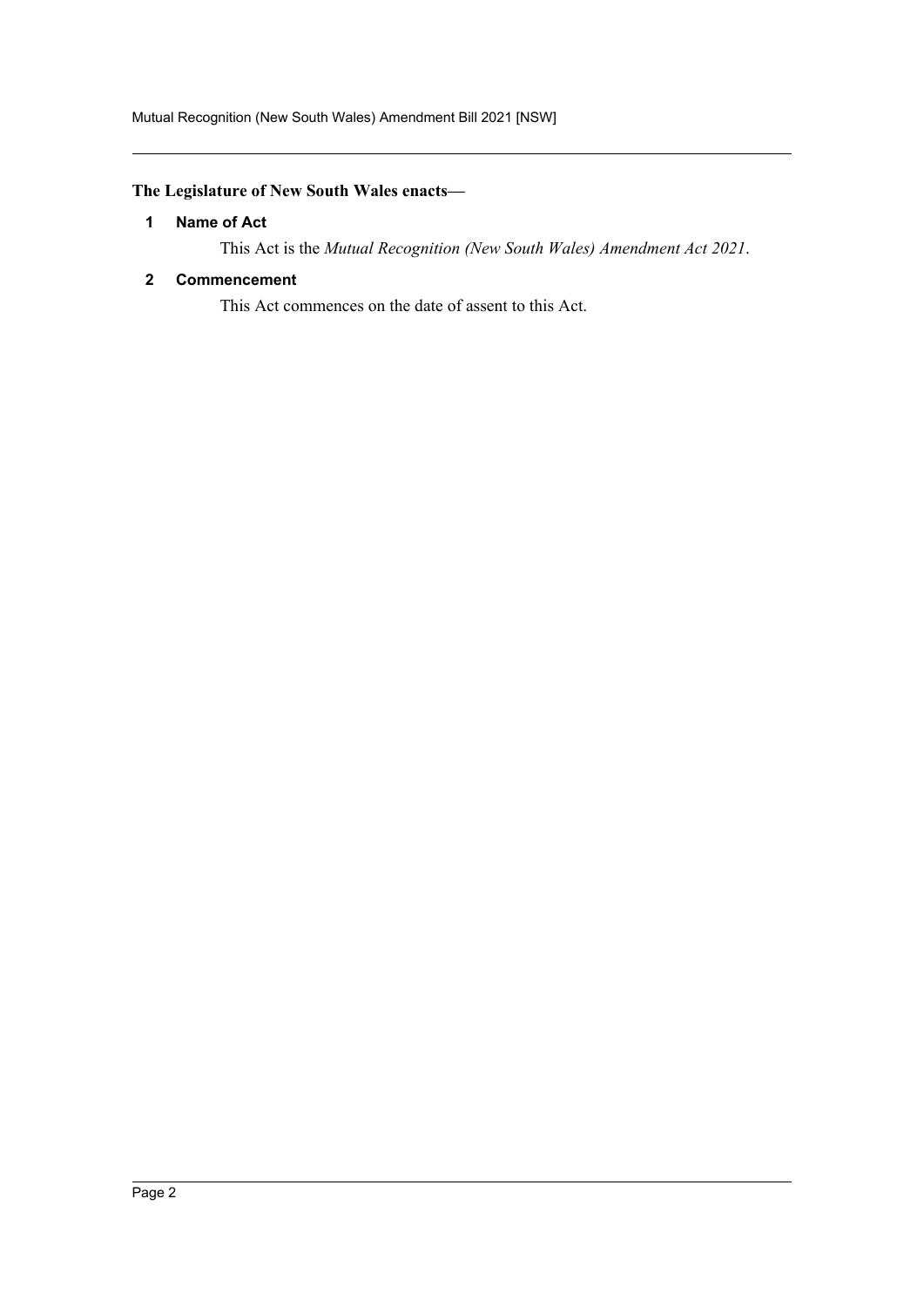### <span id="page-3-0"></span>**Schedule 1 Amendment of Mutual Recognition (New South Wales) Act 1992 No 61**

#### **[1] Section 4 Enactment of uniform mutual recognition legislation**

Omit "fixed under subsection (4)" from section 4(1). Insert instead "provided under section 5B".

#### **[2] Section 4(4)–(6)**

Omit the subsections.

#### **[3] Sections 5A–5C**

Insert after section 5—

#### **5A Reference of matters concerning amendment of Commonwealth Act**

- (1) The mutual recognition matters are referred to the Parliament of the Commonwealth, but only to the extent of the making of laws with respect to those matters by making express amendments of the Commonwealth Act.
- (2) The *mutual recognition matters* are—
	- (a) the matter of providing for individuals lawfully authorised to carry on an occupation in a State to carry on the occupation in another State, and
	- (b) the matter of providing for goods that may be sold lawfully in a State to be sold lawfully in another State, whether with or without the need to comply with some or all of the applicable legal requirements of the other State.
- (3) However, subsection (2)(b) does not include the matter of providing for—
	- (a) an alteration of the process specified by the Commonwealth Act, section  $47(2)$  and  $(3)$ , as in force when this section commences, for making regulations amending the Commonwealth Act, Schedule 1 or 2, or
	- (b) the repeal or amendment of exemptions from the operation of the Commonwealth Act, Part 2, specified in the Commonwealth Act, Schedule 1 or 2.
- (4) The operation of each of section  $4(1)$  and subsection (1) is not affected by the other subsection.
- (5) The reference of a matter under subsection (1) has effect only if and to the extent that—
	- (a) the matter is not included in the legislative powers of the Parliament of the Commonwealth otherwise than by a reference under the Constitution of the Commonwealth, section 51(xxxvii), and
	- (b) the matter is included in the legislative powers of the Parliament of the State.
- (6) To avoid doubt, it is the intention of the Parliament of the State that the Commonwealth Act may be expressly amended, or have its operation otherwise affected, at any time after the commencement of this section by—
	- (a) provisions of Commonwealth Acts the operation of which are based on legislative powers that the Parliament of the Commonwealth has apart from the reference under subsection (1), and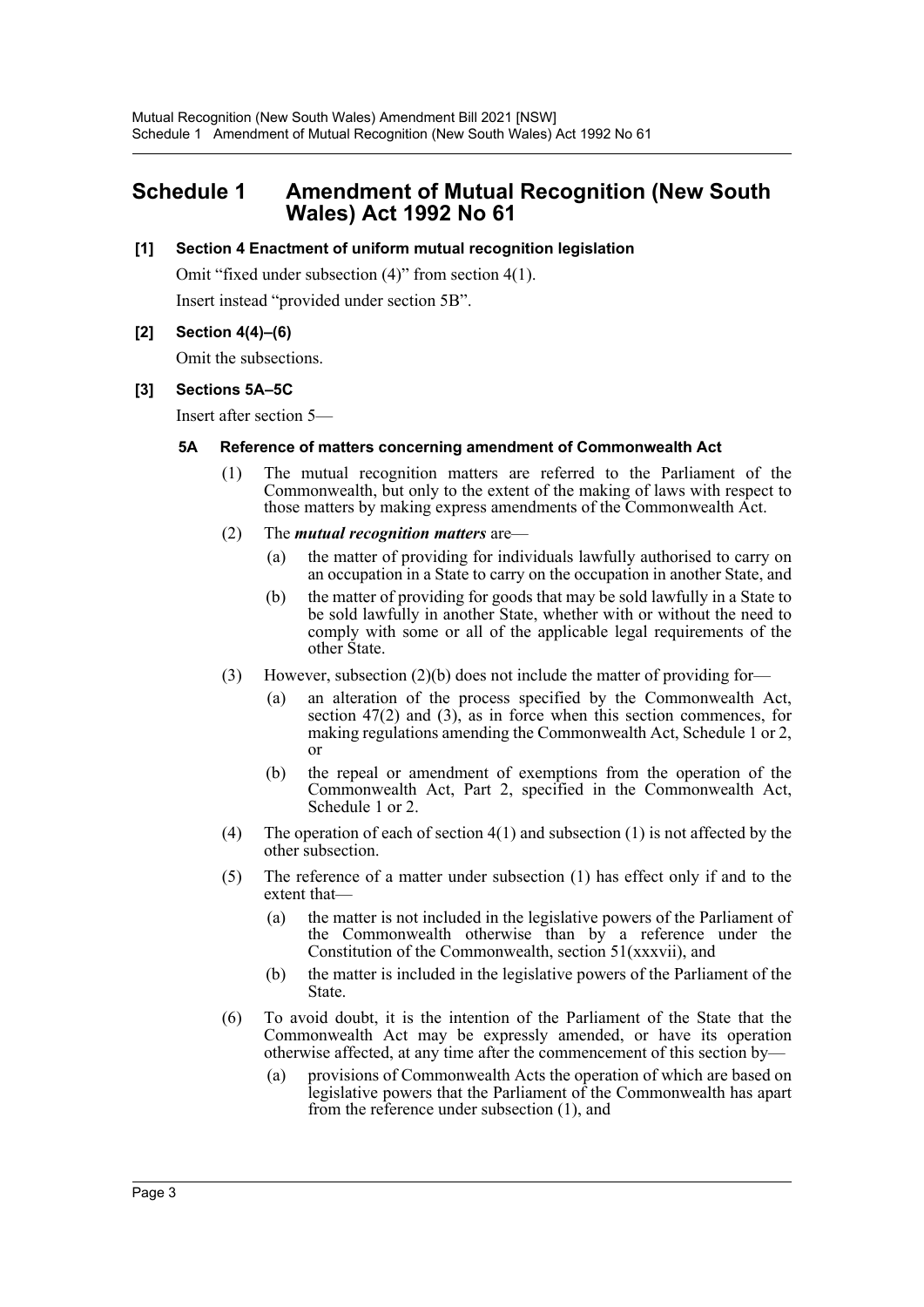- (b) provisions of instruments made or issued under the Commonwealth Act or under provisions referred to in paragraph (a).
- (7) Despite any other provision of this section, a reference under subsection (1) has effect for, but no longer than, the period—
	- (a) beginning when this section commences, and
	- (b) ending at the end of the day fixed under section 5B as the day on which the reference is to terminate.
- (8) In this section—

*applicable legal requirements*, in relation to goods that are sold, means requirements, prohibitions, restrictions or conditions imposed by or under law that apply to the goods or their sale.

*express amendment* of the Commonwealth Act means the direct amendment of the text of that Act, whether by the insertion, omission, repeal, substitution or relocation of words or matter, by another Commonwealth Act, but does not include the enactment by a Commonwealth Act of a provision that has or will have substantive effect otherwise than as part of the text of the Commonwealth Act.

*goods* means goods of any kind, and includes animals.

*lawfully authorised*, in relation to carrying on an occupation, means to hold or have a licence, permit, certificate, registration or other form of qualification or authorisation required by or under law to carry on the occupation.

*occupation* means an occupation, trade, profession or calling of any kind. *sold* includes—

- (a) sold by wholesale or retail, and
- (b) distribution for sale or have in possession for sale, and
- (c) agree to sell, and
- (d) barter, and
- (e) expose or offer for sale, and
- (f) supply by way of exchange, lease, hire or hire-purchase.

*State*, when used in relation to a State other than New South Wales, includes a Territory.

#### **5B Termination of references**

- (1) The reference made by section  $4(1)(b)$  is terminated on the commencement of section 5A.
- (2) The Governor may, at any time, by proclamation published on the NSW legislation website, fix a day as the day on which—
	- (a) the references made by section  $4(1)(a)$  and  $5A(1)$  both terminate, or
	- (b) the reference made by section  $5A(1)$  terminates.
- (3) The Governor may, by proclamation published on the NSW legislation website, revoke a proclamation published under subsection (2), in which case the revoked proclamation is taken, for the purposes of sections 4 and 5A, never to have been published.
- (4) A revoking proclamation has effect only if published before the day fixed under subsection (2).
- (5) The revocation of a proclamation published under subsection (2) does not prevent publication of a further proclamation under that subsection.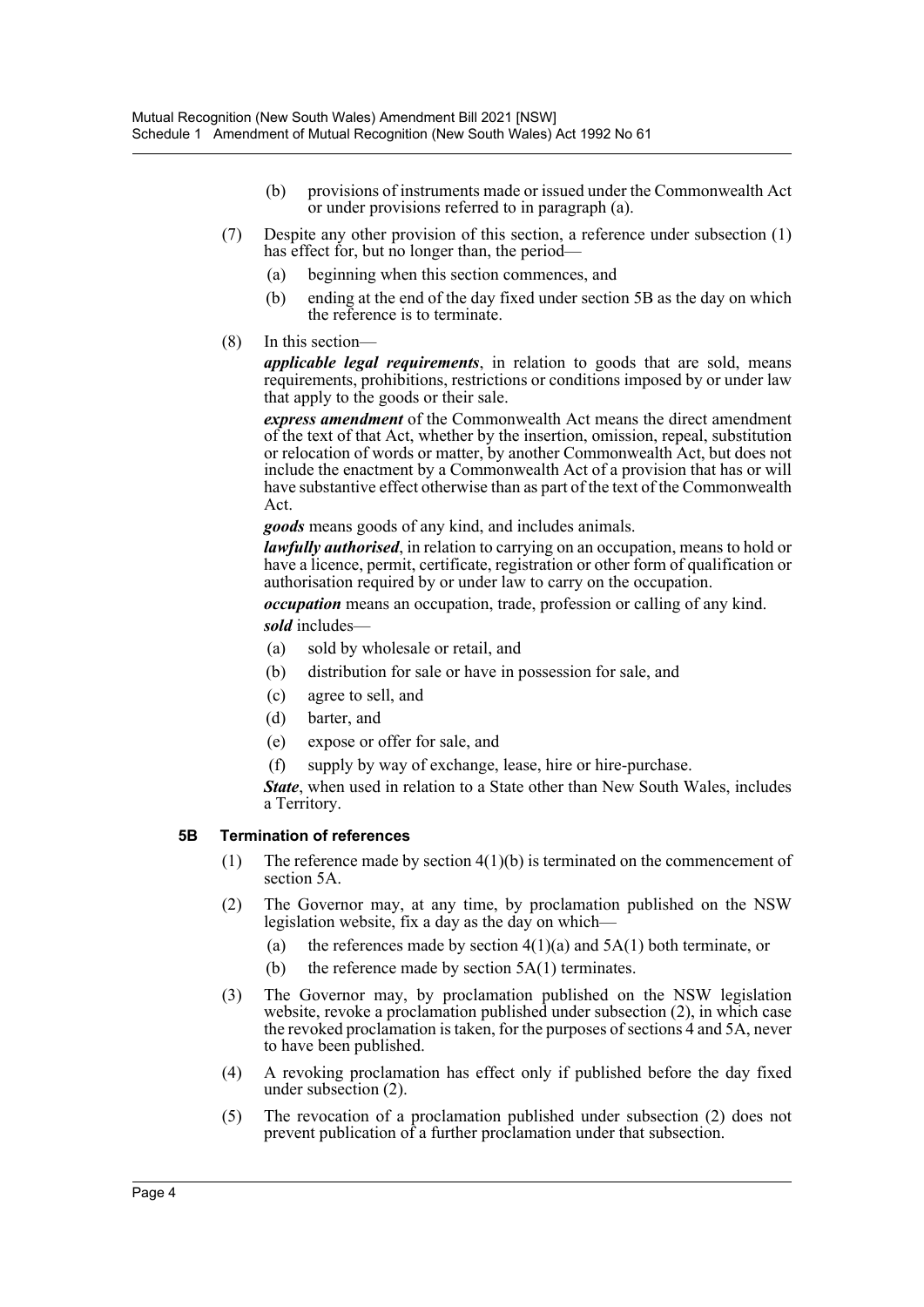#### **5C Effect of termination of amendment reference before other reference**

- (1) If the reference made by section 5A(1) (the *amendment reference*) terminates before the reference made by section  $4(1)(a)$ , the termination of the amendment reference does not affect—
	- (a) laws that were made under that reference before that termination, whether or not they have come into operation before that termination, or
	- (b) the continued operation in the State of the Commonwealth Act as in operation immediately before that termination or as subsequently amended or affected by—
		- (i) laws referred to in paragraph (a) that come into operation after that termination, or
		- (ii) provisions referred to in section  $5A(6)$ .
- (2) Accordingly, the amendment reference continues to have effect for the purposes of subsection (1) unless the reference under section  $4(1)(a)$  is terminated.

#### **5D Minister required to seek exclusions for certain occupations**

- (1) The Minister must, before or no later than 1 month after section 42T of the amended Commonwealth Act commences, make a declaration using section 42T (a *temporary exclusion declaration*) to exclude each relevant occupation from the operation of automatic deemed registration.
- (2) If a temporary exclusion declaration for a relevant occupation is not revoked before the end of the initial exclusion period, the Minister must make a declaration using section 42S of the amended Commonwealth Act (a *significant risk exclusion declaration*) to continue its exclusion from the operation of automatic deemed registration.
- (3) The Minister must make further significant risk exclusion declarations for an occupation mentioned in subsection (2) each time a previous significant risk exclusion declaration for the occupation ends for a reason other than revocation.
- (4) The Minister must comply with subsections (2) and (3) before the previous declaration ends.
- (5) The Minister must consult with relevant trade unions and industry groups at least once during each 12-month period during which a significant risk exclusion declaration for a relevant occupation is in force about whether the continued exclusion of the occupation is appropriate having regard to the purpose of the amended Commonwealth Act specified by section 3 of that Act.
- (6) The Minister must not revoke a temporary exclusion declaration or significant risk exclusion declaration for a relevant occupation before it is due to end unless the Minister—
	- (a) has tabled a revocation proposal in each House of Parliament, and
	- (b) the disallowance period for the proposal has ended or all motions to disallow the proposal have been defeated.
- (7) A revocation proposal for a relevant occupation must state—
	- (a) the trade unions and industry groups the Minister has consulted about the proposal, and
	- (b) the reasons why the Minister is satisfied the end of the exclusion of the occupation from the operation of automatic deemed registration would not—